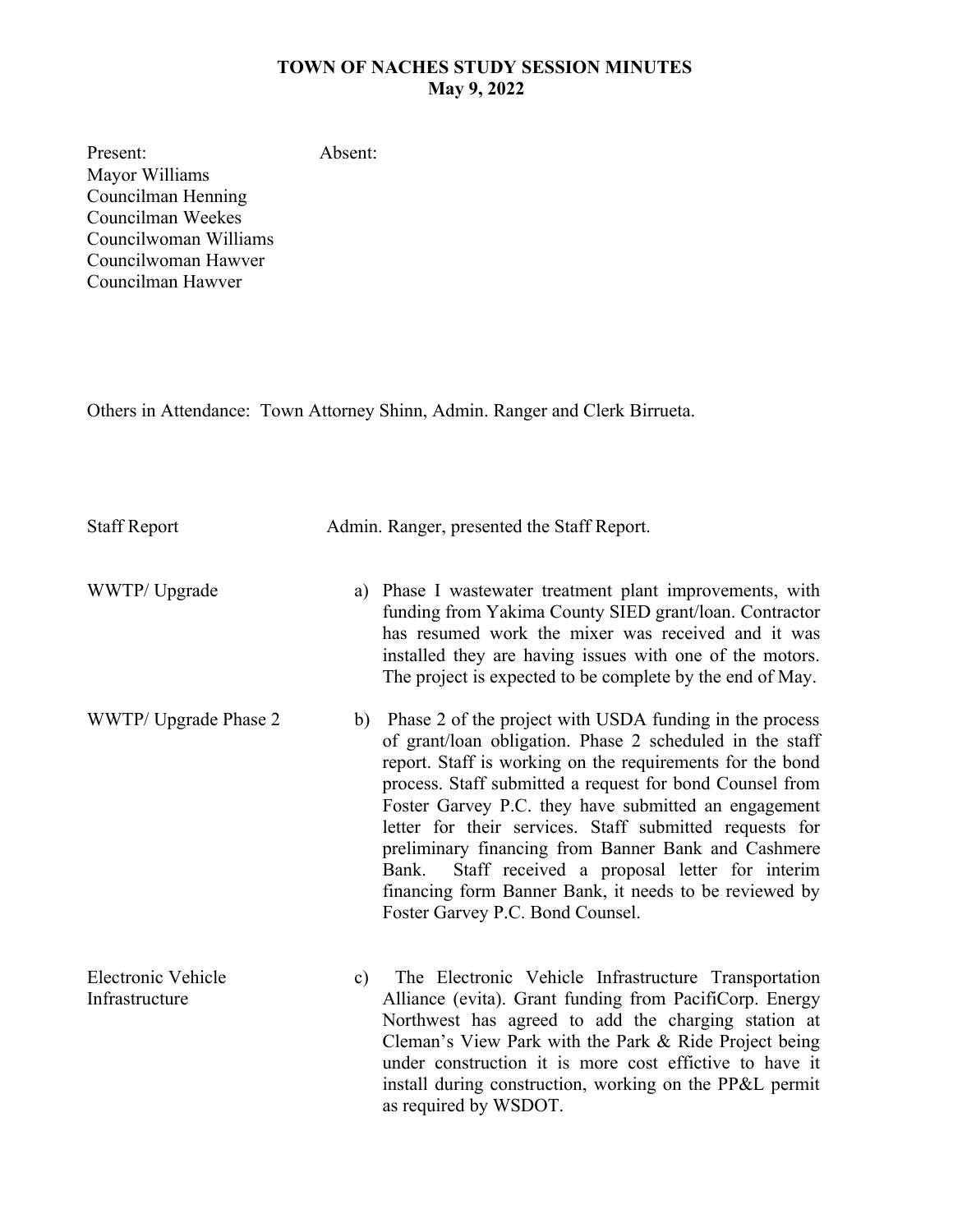## **TOWN OF NACHES STUDY SESSION MINUTES May 9, 2022**

- d) Staff is working with PacifiCorp on various possibilities of power rebates. Pump and VRD (existing), New pump VRD (new), Lighting Park and Ride Grant. Wastewater Treatment Plant phase I and phase. Staff signed the first rebate from PaciCorp Energy Rebate Program for phase I. The Town will receive approximately \$22,000.00 when the project is completed.
- e) Construction being done by American Rock Products, parking lot is paved. American Rock Products has resumed work parking lot lights were installed, working on striping parking stalls and the charging station. Sidewalks are completed. One more tennis/pickle ball court to be paved estimated completion June 2022.
- f) Admin. Ranger was contacted by Olympia for a Capital Budget Request Application: the Governor has signed the budget and the Town will receive the \$442,000 that is for the rehab of the courts and rehab the building. Staff is working with subcontractors for the construction of the event center. The interior is about 95% complete, working exterior painting, ADA access and deck. Completion date July 2022.
- g) WSDOT traffic study on US12/CVP crossing staff and engineers are looking into different funding options for safe highway crossing to the park.
- h) Admin. Ranger Urban Growth Area revising the request.
- i) Legislative Capital Budget Request for a hydraulic stage to be used for Naches Event Center. Admin. Ranger submitted the application. Staff received the award letter the project is managed through Washington State Department of Commerce and staff is working on all requirements for the agreement to be drafted.
- j) Clerk Birrueta finalized the annual report, Monte Scacco has reviewed it and it was submitted to the Washington State Auditors on May 3.2022. After submission the Washington State Auditor's has requested for the Town to submit all the data for 2021 and up to date for 2022 request was completed.
- k) LDS Church has offered to do volunteer work for the Town of Naches on Saturday May 14th. Admin. Ranger and Public Works is organizing the cleanup event.
- l) Public Works have been working on an irrigation leak at the headworks. A domestic water leak was also discovered on the hill by the high school it was fixed by Davey Walker excavation. Public Works have also been

Park & Ride: Regional Mobility Grant

Cleman's View Park- Naches Event Center

Public Works

.